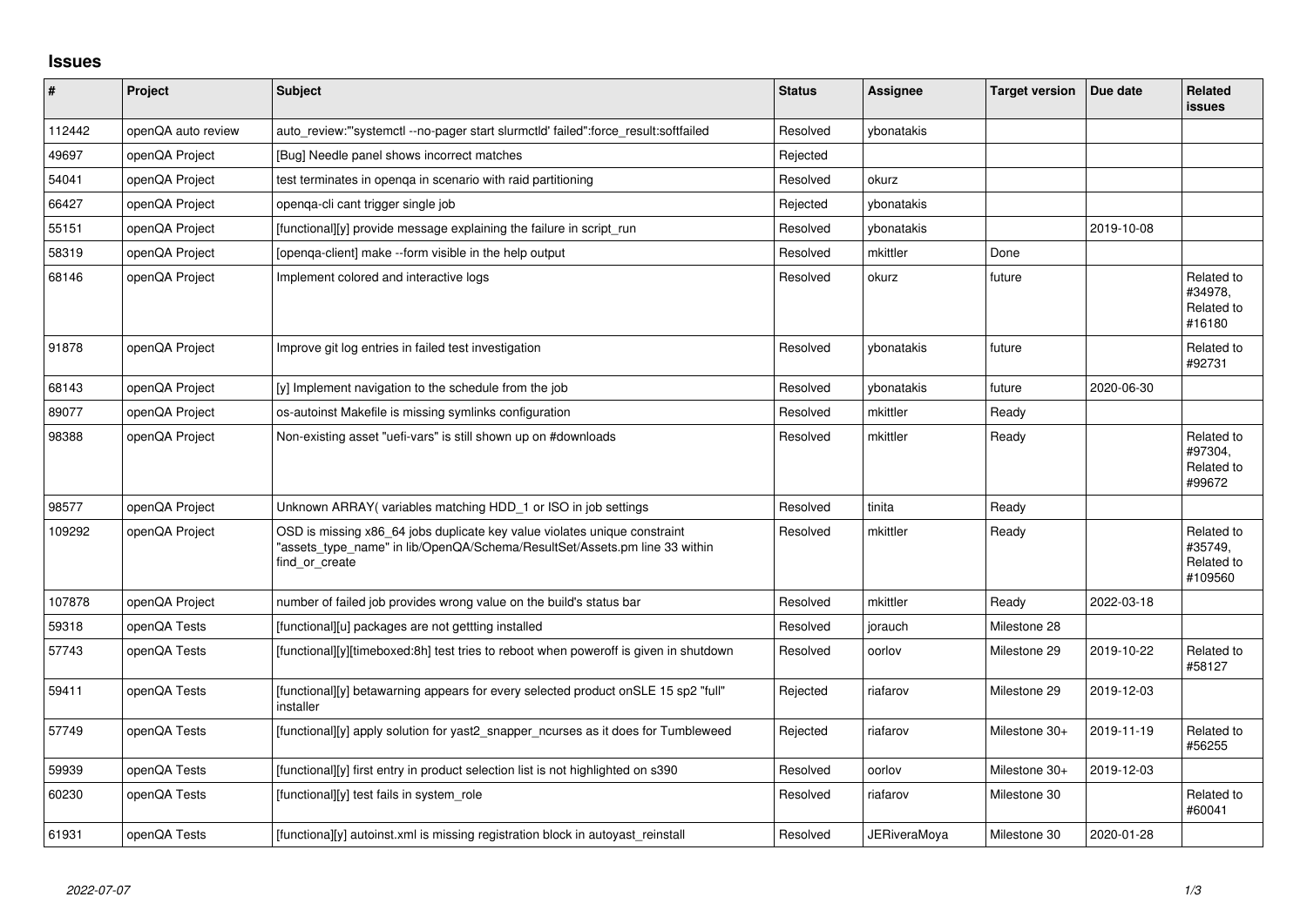| $\sharp$ | Project      | <b>Subject</b>                                                                                           | <b>Status</b> | <b>Assignee</b>     | <b>Target version</b> | Due date   | Related<br>issues     |
|----------|--------------|----------------------------------------------------------------------------------------------------------|---------------|---------------------|-----------------------|------------|-----------------------|
| 62096    | openQA Tests | [functional][y][opensuse][timeboxed:16h] remote intallation doesnt communicate correctly<br>after reboot | Resolved      | ybonatakis          | Milestone 31          | 2020-01-28 |                       |
| 62498    | openQA Tests | [functional][y][opensuse] Update support_server on o3 for remote installations                           | Resolved      | <b>JERiveraMoya</b> | Milestone 32          | 2020-02-11 | Copied from<br>#62495 |
| 62690    | openQA Tests | [functional][y][timeboxed:8h] finish btn is disabled in Installation Completed                           | Resolved      | mloviska            | Milestone 32          | 2020-02-25 |                       |
| 65882    | openQA Tests | [functional][y][sporadic] test fails in first_boot cant finish because guess disabled guest              | Rejected      | riafarov            | Milestone 33          |            |                       |
| 66043    | openQA Tests | [functional][y][hyperv] test failing in shutdown needs investigation                                     | Rejected      | riafarov            | Milestone 35+         | 2020-05-19 |                       |
| 65891    | openQA Tests | [functional][y] fix first_boot on ipmi                                                                   | Resolved      | oorlov              | <b>SLE 15 SP2</b>     | 2020-05-19 |                       |
| 67285    | openQA Tests | [y] Adjust installation in autoyast_salt to the recent changes                                           | Resolved      | ybonatakis          | <b>SLE 15 SP2</b>     | 2020-06-16 |                       |
| 68152    | openQA Tests | [y] Revert Negative Lookhead for 'nothing provides /bin/sh'                                              | Resolved      | riafarov            | <b>SLE 15 SP3</b>     |            |                       |
| 68515    | openQA Tests | [y] iscsi_client wont be fixed in SLE15SP2                                                               | Rejected      | riafarov            | <b>SLE 15 SP3</b>     |            |                       |
| 70228    | openQA Tests | [y] restore checkmedia tests in YaST group for virtualization                                            | Resolved      | riafarov            | <b>SLE 15 SP3</b>     | 2020-09-08 |                       |
| 70693    | openQA Tests | [y][fast] test fails in validate mirror repos                                                            | Resolved      | riafarov            | <b>SLE 15 SP3</b>     | 2020-09-08 |                       |
| 70237    | openQA Tests | [y] Add validations for textmode of ppc64le                                                              | Resolved      | syrianidou_sofia    | <b>SLE 15 SP3</b>     | 2020-10-06 |                       |
| 71722    | openQA Tests | [y] test fails in yast2 i                                                                                | Resolved      | <b>JERiveraMoya</b> | <b>SLE 15 SP3</b>     | 2020-10-06 |                       |
| 55949    | openQA Tests | [functional][y] yaml schedulers are not found                                                            | Resolved      | riafarov            |                       |            |                       |
| 55964    | openQA Tests | [functional][y] test fails in scc_registration because of missing step                                   | Rejected      | riafarov            |                       |            |                       |
| 59012    | openQA Tests | [functional][y] test fails in yast_sysconfig                                                             | Resolved      | riafarov            |                       |            |                       |
| 59061    | openQA Tests | test fails in installation                                                                               | Rejected      |                     |                       |            |                       |
| 59309    | openQA Tests | [Functional][y]test fails in verify_ext4                                                                 | Rejected      | riafarov            |                       |            |                       |
| 59312    | openQA Tests | [functional][y] could not resolv repos urls                                                              | Rejected      | riafarov            |                       |            |                       |
| 61100    | openQA Tests | [functional][y] test fails in scc_registration                                                           | Resolved      | riafarov            |                       |            |                       |
| 62495    | openQA Tests | [functional][y][opensuse] Update support_server on o3 for remote installations                           | Closed        |                     |                       |            | Copied to<br>#62498   |
| 64165    | openQA Tests | [functional][y][periodic] test fails in nis_server                                                       | Rejected      |                     |                       |            |                       |
| 64328    | openQA Tests | [functional][y] fix hostname_inst from btrfs_libstorage-ng                                               | Rejected      | ybonatakis          |                       |            |                       |
| 65858    | openQA Tests | [functional] ppc64le iso is not bootable                                                                 | Rejected      | riafarov            |                       |            |                       |
| 68908    | openQA Tests | [y] Remove deprecated sections from autovast profile                                                     | Rejected      |                     |                       |            |                       |
| 91941    | openQA Tests | [qac] test fails in docker_runc                                                                          | Resolved      | ybonatakis          |                       |            |                       |
| 95455    | openQA Tests | [qac][kernel] Make record_soft_failure shows error as regression                                         | New           |                     |                       |            |                       |
| 108581   | openQA Tests | False softfails in scc_registration                                                                      | Resolved      | vbonatakis          |                       |            |                       |
| 69862    | openQA Tests | [y] supportserver_generator_from_hdd fails for x86_64                                                    | Resolved      | ybonatakis          |                       | 2020-08-25 |                       |
| 71896    | openQA Tests | [y] Expert partitioning framework refactoring                                                            | Rejected      | riafarov            | future                |            |                       |